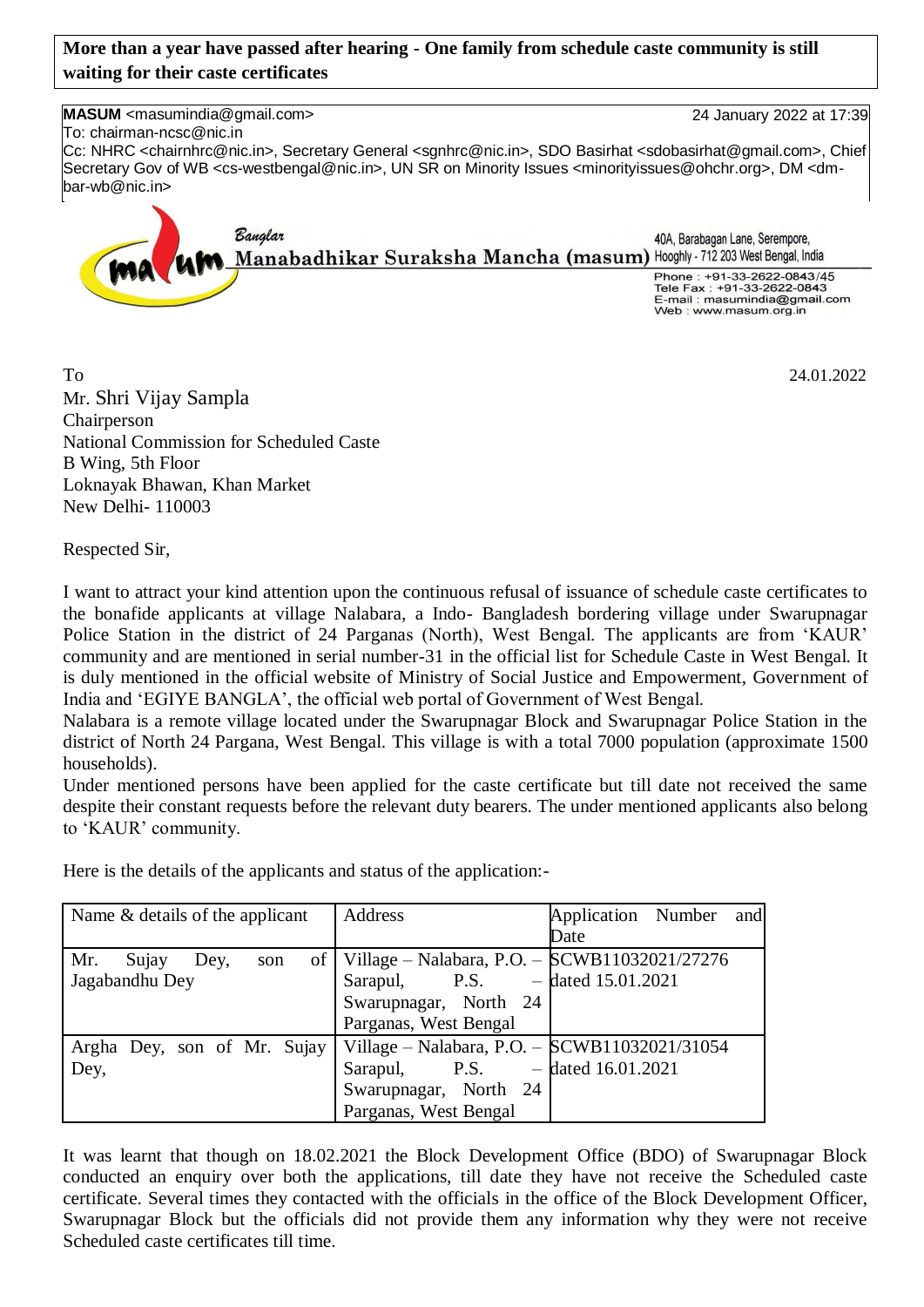On 31.12.2021 Mr. Sujay Dey sent one written application to the Sub Divisional Officer, Basirhat Sub Division through registered post. From the postal tracking it is revealed that the letter was reached to the Office of the SDO, Basirhat Sub Division on 03.01.2022 but till time no positive steps have been taken by the concerned departments regarding the issuance of the scheduled caste certificate to these two applicants. Status of those applications as showed in the website is 'under process at SDO level'.

This incident establish systematic pattern of negligence by the administration towards the marginalized communities and infringing Constitutional guarantees for the marginalized communities as in the Indian Constitution Article 46 Provides, "The state shall promote with special care the educational and economic interests of the weaker sections of the people, and in particular, of the Scheduled Castes and the scheduled Tribes, and shall protect them from social injustice and all forms of exploitation. Article15 (4) empowers the state to make special provisions for the advancement of any socially and educationally backward classes of citizens and for Scheduled Castes.

Further, in exercise of the power conferred by sub-section (2) of section 3 of the West Bengal Right to Public Service Act, 2013 (West Ben. Act XVII of 2013) the Governor specified for providing the services of Issuance of Caste Certificates to the (Scheduled Castes) (Scheduled Tribes) and (Other Backward Classes) within 4 (four) weeks from the date of submission of application with all required papers/ documents and Sub-Divisional Officer in cases of Sub-Divisions and District Welfare Officer, Kolkata and ex-officio Joint Director /Deputy Director in case of Kolkata District as public authority to issue the same. In this circumstance I demand for:-

- Whole matter must be investigated by the Commission.
- · Immediate issuance of Schedule Caste Certificates to the mentioned applicants.
- · Punitive actions against the involved officials for persistent delay.

Sincerely Yours,

Dipyaman Adhikary Assistant Secretary Banglar Manabadhikar Suraksha Mancha (MASUM)

## **Attached Documents Copy of complaint sent to Sub Divisional Officer of Basirhat Sub Division**

| The $5.0 - 0$<br>Bagis Hat Subdividion<br>BogS Had, M.24 PCS<br>lossi. S.C - Contricole messo or compart! | अरतीय उहा<br>HA POST<br>Markety of Constructions                                                                                    |
|-----------------------------------------------------------------------------------------------------------|-------------------------------------------------------------------------------------------------------------------------------------|
| there is a with the other research of film-                                                               | Inthe Road<br>Regd. Letter                                                                                                          |
| request (all stated of server of delacted from 300<br>Societive relief appelle passes version 86          | Transaction Date<br>31-12-2021 11:44:25                                                                                             |
| GS "KAUR" "FAMY"                                                                                          | Booking Office<br>Taranipur B.O.                                                                                                    |
| MARIES and a course also areal of online                                                                  | Booking Office PIN<br>743273                                                                                                        |
| omozzan org. 16/01/2021 & Application No unrach                                                           | <b>BPM</b><br>PALLABI ROYGHOWDHURY                                                                                                  |
| SCNB11082021/272768 SCNB11032021/31054<br>Hearing Acte Peor 18/02/21 (93' 18/02/21 originary              | Article Number<br>RW3338921751N                                                                                                     |
| Commo 2/2. Hearing swerupragar Block office 12                                                            | Service<br>RL.                                                                                                                      |
| 1 28 BER 2012 BAS DURINGLAND DOUGLAND                                                                     | Weight<br>20.00 gms                                                                                                                 |
| eques couper este euna afin couper                                                                        | Prepaid<br>₹0                                                                                                                       |
| white and we have builders and the rest of<br>(11) THERE FIRE GIONS BUT FIRE FIRE (11) - PEES             | Paid Amount<br>₹22.00                                                                                                               |
| Election when have reached the store whenever are even                                                    | Sender Name<br><b>BUJOY DEY</b>                                                                                                     |
| antolones Aranga crosses se are amaters is ears<br>ou settle (100 alla 16th ou 1                          | Addressee Name<br>THE SDO BASHIRHAT SUBDIBISION                                                                                     |
| era ave ave an a capa averes e reino ratura<br>I result a secon toly for the chases there                 | Delivery Office<br>Basirhat H.O                                                                                                     |
| B45<br>YY                                                                                                 | Delivery Office PIN<br>743411                                                                                                       |
| Silf HON JOY<br>Sujay du<br>$M - 8001657255$                                                              | Track Article<br>www.indispost.gov.in<br>$ \langle \text{Dial}_x : 18002666868 \rangle $<br>$ \langle$ iVR Track, #:8267333892175 > |